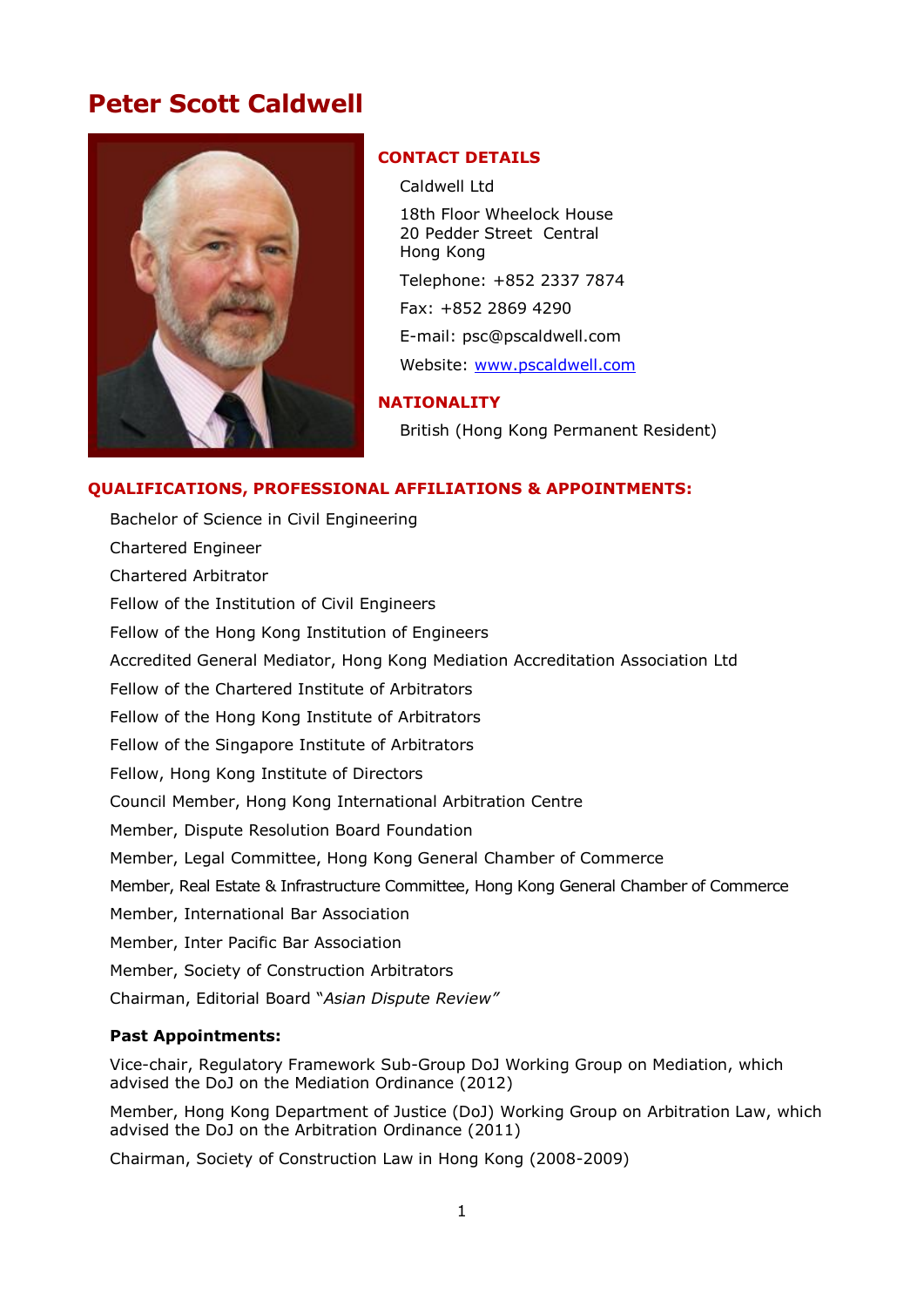Member of Council, Chartered Institute of Arbitrators London (2001-2002)

Member of the International Bar Association Working Party which drafted the 1999 IBA Rules for the Taking of Evidence in International Commercial Arbitration.

Chairman, Conditions of Contract Committee, International Federation of Asian and Western Pacific Contractors' Associations (IFAWPCA) (1996 to 1998)

Chairman Chartered Institute of Arbitrators Hong Kong Branch (1992-1994)

## **ARBITRATION, ADJUDICATION, MEDIATION & DISPUTE BOARD EXPERIENCE:**

Regularly appointed as sole arbitrator, chair of tribunal and party-appointed arbitrator, adjudicator, mediator, dispute resolution advisor or dispute adjudication board member for a wide variety of disputes or projects in Hong Kong and in other Asian jurisdictions involving parties from Asia, Europe, North America and Australia. First arbitral appointment was in 1985.

#### **Arbitrations have included disputes relating to:**

| Highways & Highway Structures         | <b>Building Refurbishment</b>          |  |
|---------------------------------------|----------------------------------------|--|
| <b>Building Construction</b>          | Commodities (Iron Ore / Steel / Coal / |  |
| Electrical & Mechanical Installations | Cotton Yarn / Soya Bean Meal)          |  |
| <b>Power Station Construction</b>     | Loan Agreements                        |  |
| Drainage Works                        | <b>Distribution Agreements</b>         |  |
| Reclamation                           | Guarantees                             |  |
| Dredging                              | Aviation                               |  |
| <b>Heavy Foundations</b>              | Shipping                               |  |
| Plant Hire                            | <b>International Trade</b>             |  |
| <b>Sports Facilities</b>              | Port Works                             |  |
| Steelwork Fabrication                 | Joint Venture Agreements.              |  |

#### **Adjudications have included disputes relating to:**

Heavy Civil Engineering Works Railway Construction Railway Trackwork

Civil Engineering Consultancy Agreements.

### **Mediations have included disputes relating to:**

Heavy Civil Engineering Works Integrated Circuit Manufacturing Railway Construction Railway Trackwork Building Construction Sports Facilities Watermain Laying Architectural Consultancy Agreements Civil Engineering Consultancy Agreements Electrical & Mechanical Consultancy Agreements Insurance Aircraft Leasing Boatbuilding.

## **Dispute Adjudication Board and Dispute Resolution Advisor appointments have included:**

High Speed Railway Construction Mass Transit Railway Construction Major Drainage Tunnelling

Urban Highway Construction Rural Elevated Roadworks Marine Structures.